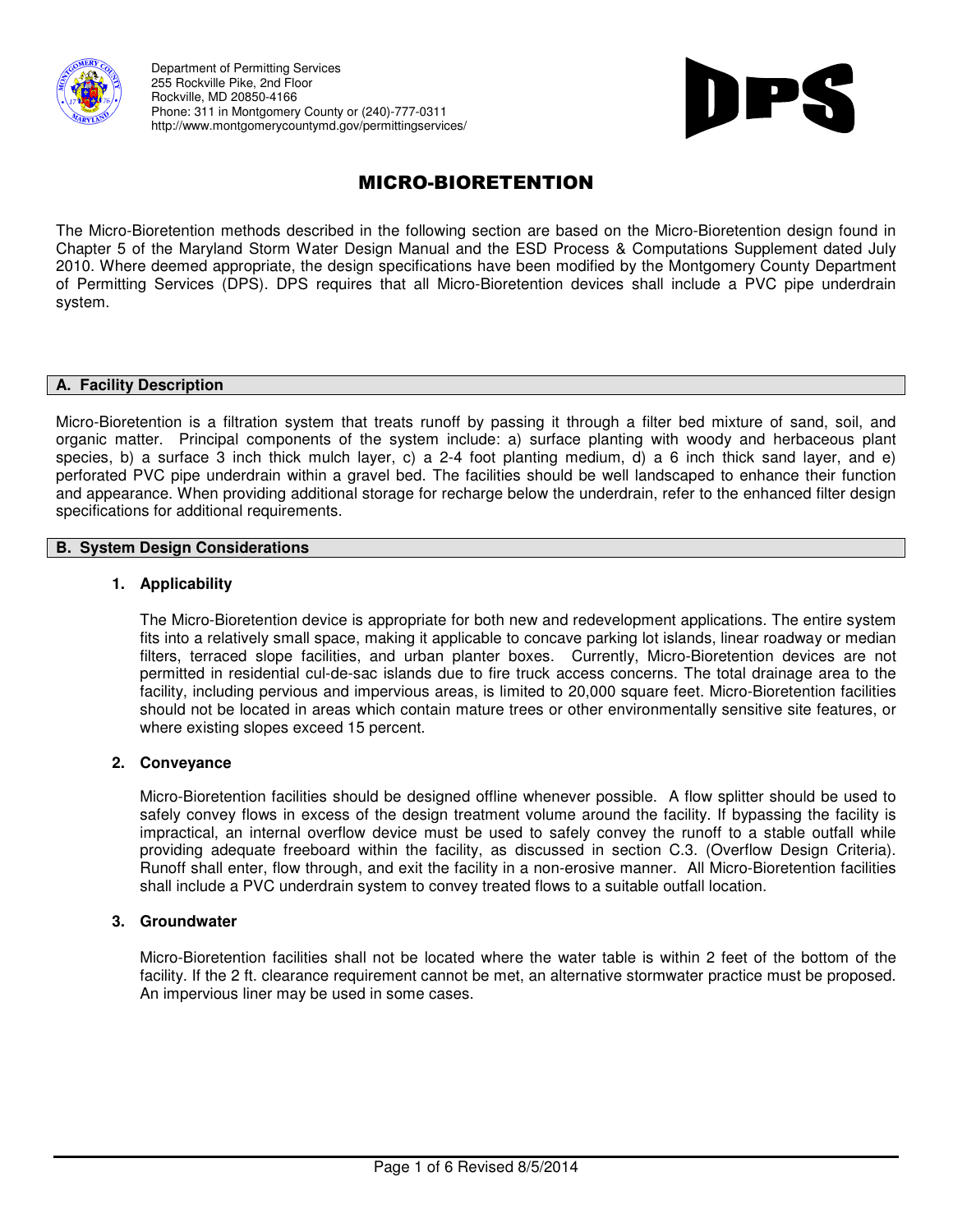# **4. Setbacks**

Micro-Bioretention practices shall be located at least 30 feet from water supply wells and 25 feet from septic systems. Practices should be located down gradient and setback at least 10 feet from building foundations. Micro-Bioretention variants (e.g., planter boxes) that must be located within 10 ft of building foundations must include an impermeable liner and shall not be a structural component of the building. Structural design of concrete planter box enclosures is required.

# **C. Specifications and Details**

## **1. Sizing**

The facility shall be sized to capture and store 100% of the target treatment volume. A minimum of 6" and maximum of 12" of surface ponding must be provided above the filter media. The surface area  $(A_i)$  of a Micro-Bioretention practice shall be at least 2% of the contributing drainage area. Planting media shall be between 24 and 48 inches deep. The total storage provided in the facility shall be computed as the storage provided in the temporary ponding area and the storage provided in the planting media and sand layers. Computations shall account for the porosity ( $n = 0.40$ ) of the planting media and sand. Storage provided in excess of that required to treat the runoff for the 1 year, 24-hour design storm shall not be counted towards the total ESDv provided.

See "Enhanced Filter" design guidelines if additional storage is proposed below the underdrain pipe.

To the extent possible, facilities should have irregular outlines to blend naturally into the environment. Rectangular is not natural.

#### **2. Inflow Design Criteria**

Runoff shall enter the Micro-Bioretention facility in a non-erosive manner (less than 2 fps). Inflow may be through depressed curbs with wheel stops, curb cuts, level spreaders, bubblers, or conveyed directly using downspouts, covered drains, catch basins, over grass, or other acceptable conveyance methods. Particular care must be taken to prevent erosion of the surface mulch layer.

## **3. Overflow Design Criteria**

If an internal overflow device is needed, a yard inlet or dome cap inlet may be used. Dome inlet caps may be stacked on top of clean-outs to serve as the overflow devices. When this method is used, the overflow invert of the domed cap must be set at the design storage level. Overflow devices cannot feed into perforated pipe sections.

A safe non-erosive outlet below the outfall must be provided. Safe conveyance of the developed 10-year storm through the facility must be demonstrated.

## **4. Underdrain Pipe**

The underdrain pipe consists of 6-inch diameter schedule 40 or stronger perforated PVC pipe at 0.00% slope. The underdrain pipe will be placed within the gravel layer. A minimum of three inches of gravel must be placed under the pipe, with a minimum of 6 inches of gravel over the pipe. Perforations must be 3/8 inch in diameter and must be located 4 inches on center, every 90 degrees around the pipe. Perforated pipe must begin at least 12" inside the filter media. If this cannot be achieved, then sides of the filter media must be lined with filter fabric. Filter fabric must not be wrapped around the underdrain pipe. An acceptable alternative to perforated pipe is 6" diameter schedule 40 slotted PVC pipe with 0.125 inch slots. Slots shall be 0.125 inches wide and a minimum of 1.9 inches in length, with a minimum of 4 slots per row and 4 rows per linear foot of pipe.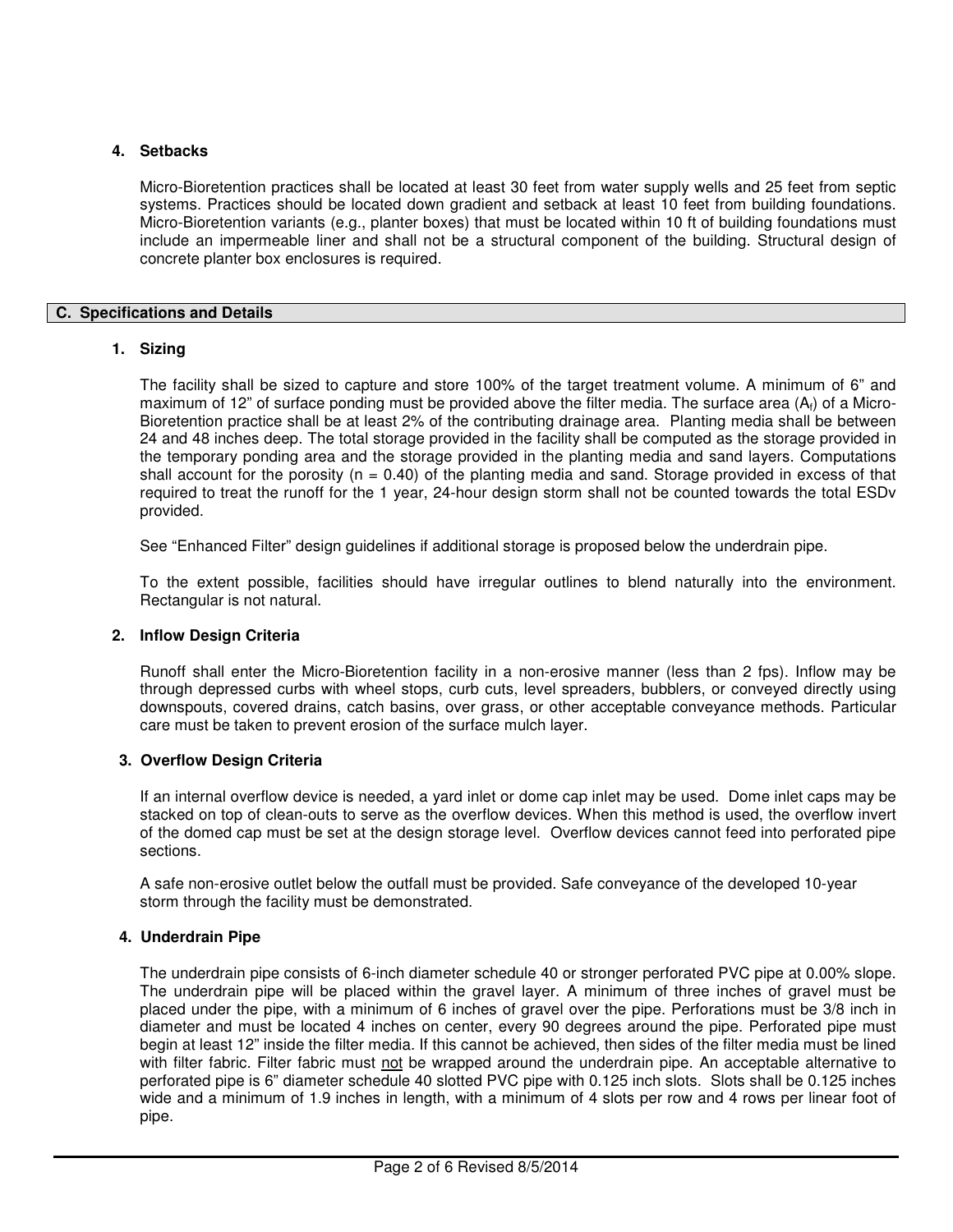Access for cleaning all underdrain piping is needed. Watertight clean-outs for each pipe shall be level with the top of the mulch. All cleanouts shall have a removable waterproof cap. Cleanouts must be capped immediately after the filter medium is in place.

The required number of perforated underdrain pipes is proportional to the surface area of the Micro-Bioretention facility. The length of perforated pipe shall be 0.05 times the surface area of the facility, rounded to the nearest foot. In no case shall less than 2 ft. of perforated pipe be provided.

# **5. Gravel Bed**

The gravel layer surrounding the underdrain pipe(s) must meet MSHA size #7 (Table 901A), and must provide a minimum of 6 inches cover over the pipe(s), and minimum 3 inches under the pipe. No geotextile or filter fabric is allowed to be placed horizontally anywhere within the filter media. The gravel must be clean and must be stored and installed in such a manner that it does not become contaminated with sediment before or after installation.

## **6. Sand Bed**

A minimum 6-inch fine aggregate sand layer shall be provided below the planting medium. ASTM C33 or AASHTO M6 Fine Aggregate Concrete Sand is required per Montgomery County sand specifications.

## **7. Planting Medium**

The planting medium shall be 24"-48" thick and shall consist of 1/3 perlite or Solite, 1/3 compost and 1/3 topsoil. The perlite shall be coarse grade horticultural perlite. The compost shall be high grade compost free of stones and partially composted woody material. The topsoil component shall meet the following criteria: contain no more than 10% clay, 10-25% silt and 60-75% sand and be free of stones, stumps, roots or other similar objects larger than 2 inches.

The first layer of the planting medium shall be lightly tilled to mix it into the 6-inch sand layer, so as not to create a definitive boundary. The planting bed shall be flooded after placement. Any settlement that occurs shall be filled back to the design elevation.

#### **8. Mulch**

The mulch layer is an important part of the Micro-Bioretention device. Much of the pollutant removal capacity of the Micro-Bioretention system is within the mulch layer. The surface mulch layer will consist of standard double shredded aged hardwood mulch. The mulch should be applied uniformly to a depth of 3 inches. Yearly replenishing may be necessary. Pine bark is not acceptable.

#### **9. Plant Materials**

Plants, through their pollutant uptake and evapo-transpiration of stormwater runoff, play a key role in the overall effectiveness of the Micro-Bioretention device. Both the number and type of tree and shrub plantings for the system may vary, especially where aesthetics or other considerations are critical to site development. While native plants are encouraged, they are not always appropriate in all situations. While no hard planting rule exists, the plants should be a mix of trees, shrubs and herbaceous materials. However, there should be 2 to 3 shrubs planted per tree and herbaceous plantings shall make up 40% of the total number of plants. Trees shall be a minimum of 1 ½ in. caliper, shrubs shall be minimum 2 gal. size and herbaceous plants shall be a minimum 1 gal size. Mature plant canopy should cover 85% of the Micro-Bioretention device. Alternative planting schemes, including use of grasses, may be considered in some situations, so long as the planting plan is designed by a Registered Landscape Architect registered in the State of Maryland, however lawn grasses are not appropriate for these facilities. All plantings shall be in accordance with the Montgomery County landscape guidelines. All landscape plans must be sealed by a registered landscape architect. Since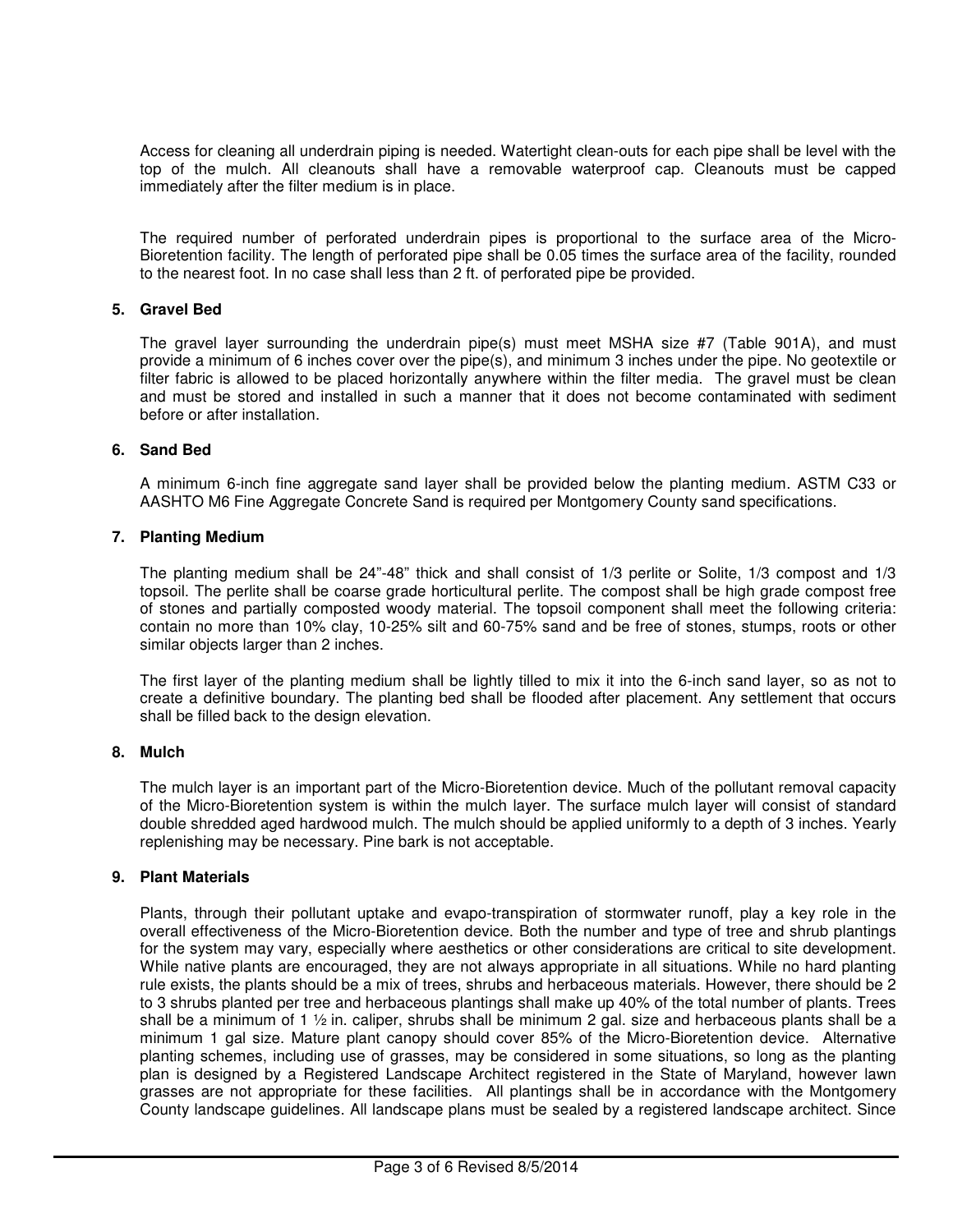the plants are an integral part of the Micro-Bioretention system, no changes to the approved landscape plan will be allowed unless an alternate plant list, prepared by a registered landscape architect, has been approved by DPS prior to installation. Since plant availability can change, DPS suggests including an alternate plant list on the landscaping plans.

## **D. Micro-Bioretention Sizing Example**

A Micro-Bioretention facility is being designed to treat the runoff from a parking lot that is part of a larger development. The target  $ESD<sub>V</sub>$  for the overall project has already been determined. The total treatment area to the facility is 20,000 square feet (17,500 square feet impervious area and 2,500 square feet of pervious area, yielding an impervious percentage of 88%).

Calculate the maximum volume that can be stored in the facility:

| ESDv(MAX) | $= [(Pe) (Rv) (A)]/12$         | <b>Rv</b> | $= 0.05 + (.009 \times I)$ |
|-----------|--------------------------------|-----------|----------------------------|
|           | $=[(2.6")(0.84)(20,000sf)]/12$ |           | $= 0.05 + (.009*88) = 84$  |
|           | $= 3.640 \text{ cf}$           |           |                            |
|           |                                |           |                            |

Calculate the minimum volume that must be stored in the facility:

| ESD <sub>v</sub> (MIN) | $= [(Pe) (Rv) (A)]/12$           | Rv. | $= 0.05 + (.009 \times I)$ |
|------------------------|----------------------------------|-----|----------------------------|
|                        | $=[(1.0") (0.84) (20,000sf)]/12$ |     | $= 0.05 + (.009*88) = 84$  |
|                        | = 1,400 cf                       |     |                            |

To calculate the ESDv provided by this facility we will assume a ponding depth of 0.75' and a 2.5' thick media layer (2' planting media and 0.5' sand). The porosity for the media layer is  $n = 0.40$ . Assume the area of the filter bed (Af) is 2,500 sf.

 $ESDv =$  Ponding Depth + Storage in Filter Media

 $=(2,500*0.75) + [0.4*(2,500*2.5)] = 4,375$  cf

Since the proposed ESDv exceeds the maximum allowable storage of 3,640 cf the facility must be reduced in size. In this case, reducing the filter area to 1,500 sf will yield a treatment volume of 2,625 cf, which is larger than the minimum required storage in the facility. Therefore the design is acceptable.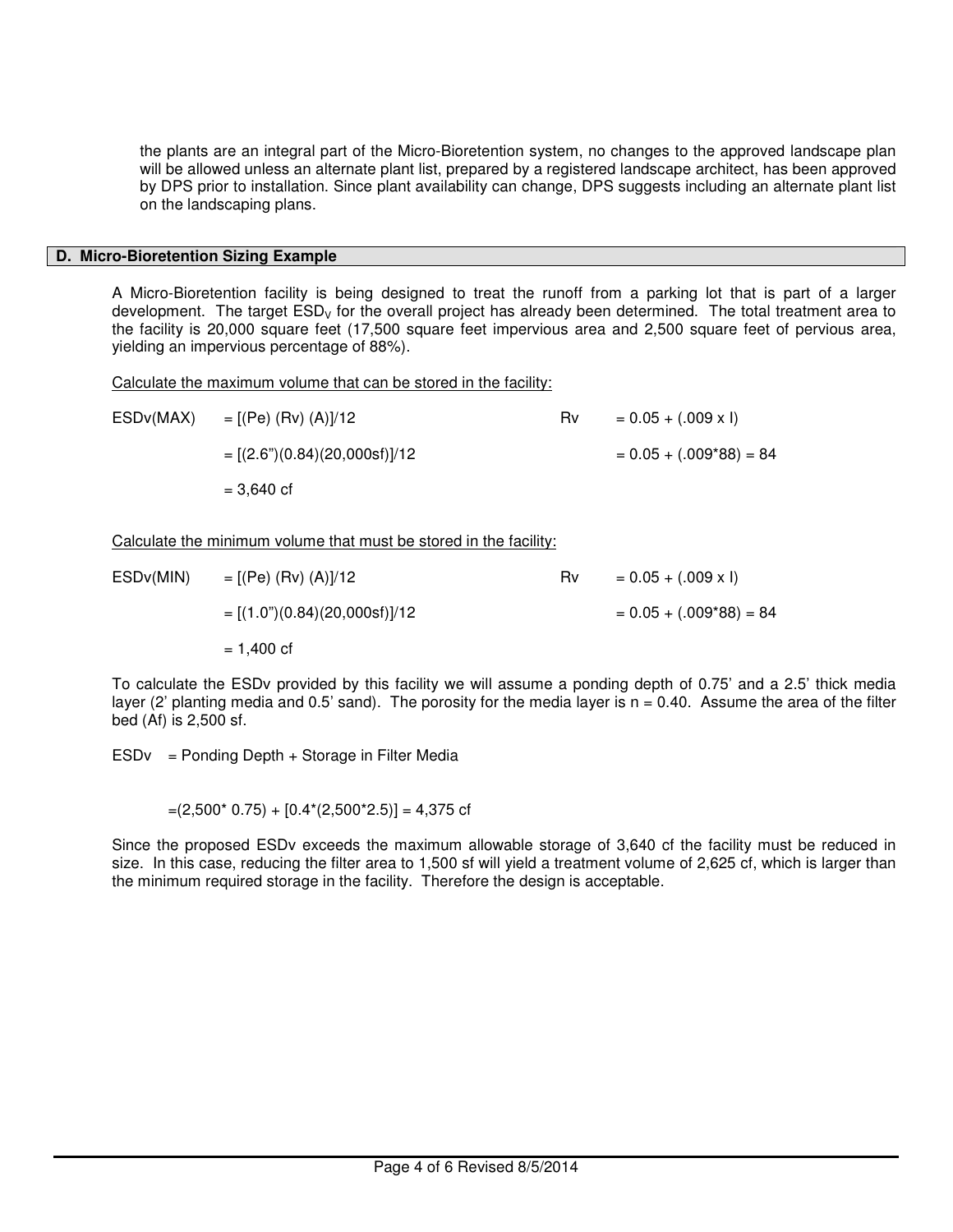